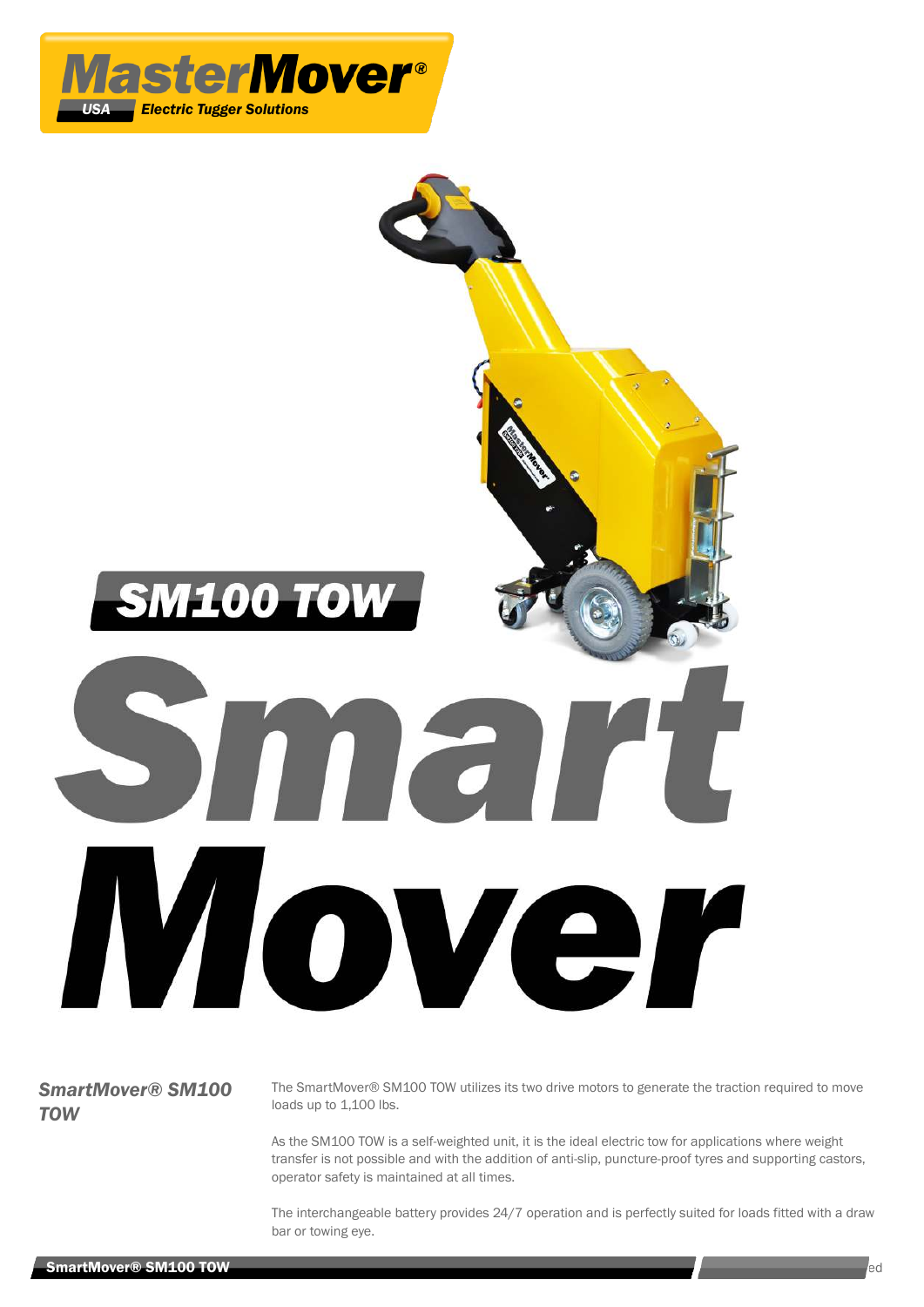**Industries** Suitable for use in a wide range of applications and sectors







Airports

**KeyBenefits** 1 year full guarantee

- Pull any load safely up to 1,100 lbs
- Interchangeable battery for 24/7 operation
- Safely connect loads with draw bar or tow eye
- Throttle release automatic braking system

# *ProductDimensions*

- Internal weight packs for added stability
- Support castors for operator safety
- Variable speed controls
- Fully customisable and bespoke couplings







**SafetyFeatures** See our website for full technical details





Emergency stop and warning horn Slow and fast speed selector for complete control



Automatic braking system when operator releases the throttle



Anti-slip and puncture-proof tyres

## **MaxLoadWeight** See our website for full technical details



\*"Maximum load weight" is only a recommendation that we arrive at by estimating rolling resistance. Your environment and wheel type may affect this figure which is why we carry out a detailed technical evaluation on every project. All of our calculations include a "safe work load" factor to ensure safe operation in all circumstances.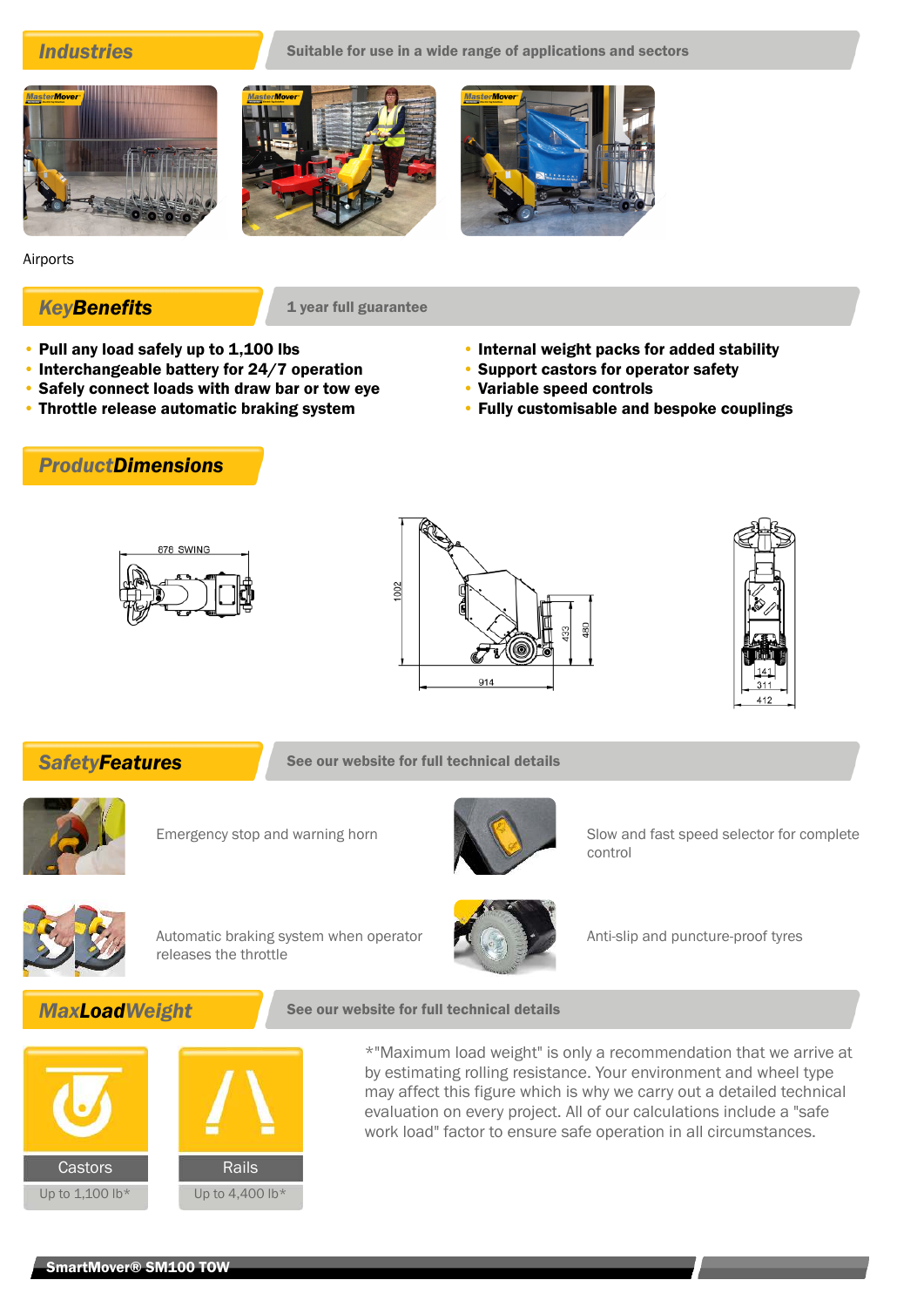| <b>Identification</b> |  |
|-----------------------|--|
|                       |  |

| Product code                     | <b>SM100 TOW</b>            |
|----------------------------------|-----------------------------|
| Recommended max load             | 1100 lbs                    |
| Pull force                       | 981N                        |
| Push force                       | 981N                        |
| <b>Chassis</b>                   | All steel powder coated     |
| Machine weight including battery | 300 lbs                     |
| Variable machine speed           | $0.1$ mph $-3.1$ mph        |
| Drive motor power                | 2 x 0.22 kW                 |
| Drive wheel type                 | Puncture-proof, non-marking |
| Parking brake                    | Electromagnetic             |
| Ingress Protection               | IP42                        |
| Noise level                      | $\leq 80$ dBA               |
| Operating temperature            | -15 to 40 $^{\circ}$ C      |
| <b>Battery options</b>           |                             |
|                                  |                             |

| How long does the battery last | 15.1 km                      |
|--------------------------------|------------------------------|
| Recharging times               | 4 hr 30 mins                 |
| Charger                        | External - 5A 24V - 85V-265V |

<u> La Barbara de la Barbara de la Barbara de la Barbara de la Barbara de la Barbara de la Barbara de la Barbara de la Barbara de la Barbara de la Barbara de la Barbara de la Barbara de la Barbara de la Barbara de la Barbara</u>